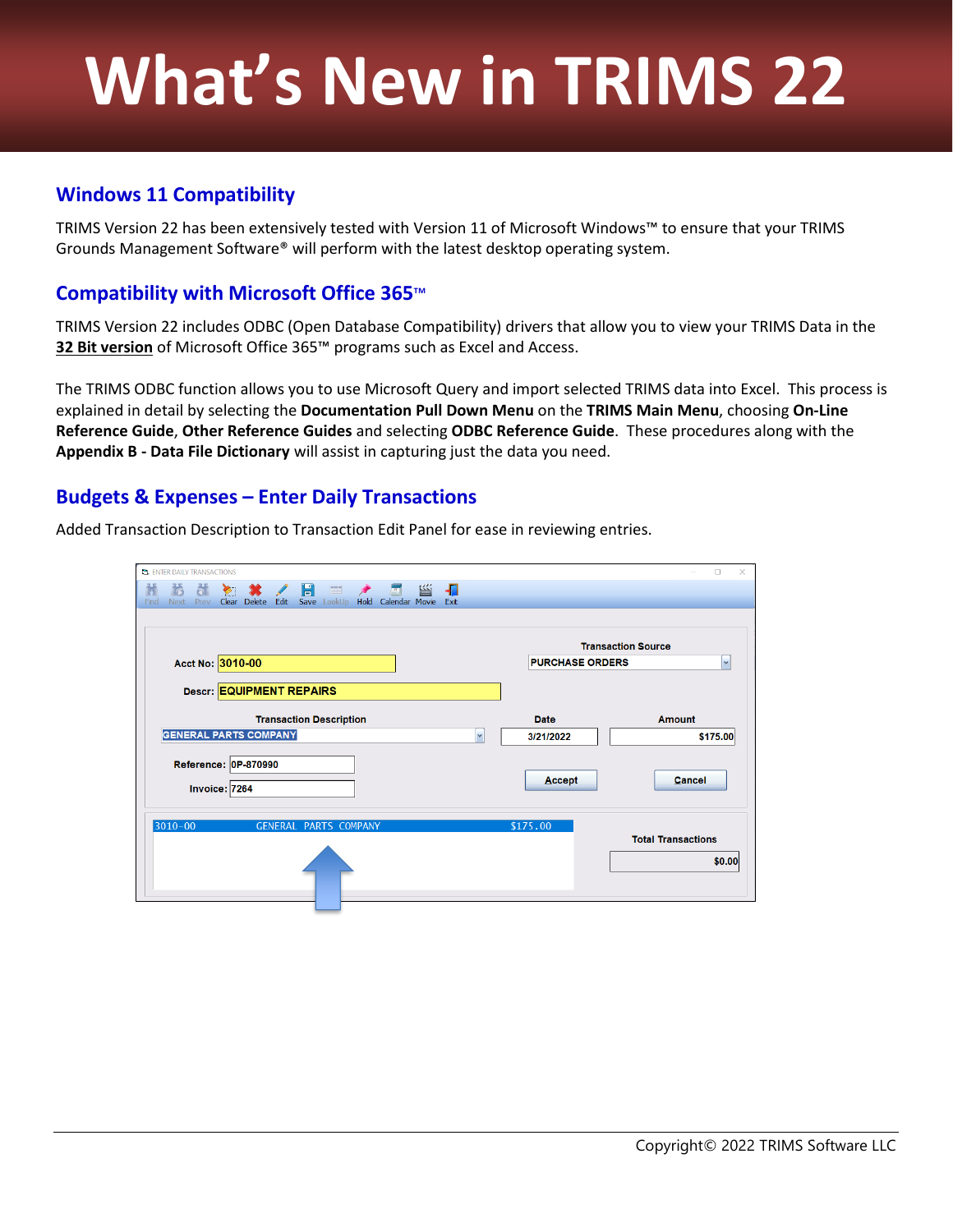#### **Inventory & Purchasing – Inventory - Add/Edit/Delete Screen**

Added software option to convert Purchase Units to Stock Units. This handy option allows the purchase of items by the Case and inventory them by Each.

|      | LA INVENTORY - ADD/EDIT/DELETE          |                           |                  |        |              |              |                        |              |             |      |                             |                      |      | □ | ×    |
|------|-----------------------------------------|---------------------------|------------------|--------|--------------|--------------|------------------------|--------------|-------------|------|-----------------------------|----------------------|------|---|------|
|      |                                         |                           |                  |        | H            | 2            | 頛                      | 要            | 鸟           | IREN | 백                           | 幽                    |      |   |      |
| Find | <b>Next</b>                             | Prev                      | Clear            | Delete |              | Save Inquiry |                        | Notes LookUp | <b>Xref</b> |      | Change Chemical Info        | Movie                | Exit |   |      |
|      | <b>Item Description</b>                 |                           |                  |        |              |              |                        |              |             |      |                             |                      |      |   |      |
|      |                                         |                           | Stock No: AF-100 |        |              |              |                        |              |             |      | <b>Parts Location: NAPA</b> |                      |      |   |      |
|      | <b>Description: AIR FILTER</b><br>Size: |                           |                  |        |              |              |                        |              |             |      |                             |                      |      |   |      |
|      | <b>ER</b><br><b>Expense Class:</b>      |                           |                  |        |              |              |                        |              |             |      |                             |                      |      |   |      |
|      | <b>Current Information</b>              |                           |                  |        |              |              |                        |              |             |      |                             |                      |      |   |      |
|      |                                         | <b>Stock Unit: EA</b>     |                  |        | v            |              | <b>Qty On Hand:</b>    |              |             | 7.00 |                             | <b>Last Cost:</b>    |      |   | 9.75 |
|      |                                         | <b>Purchase Unit: CS</b>  |                  |        | $\checkmark$ |              | Qty On Order:          |              |             | 0.00 |                             | <b>Average Cost:</b> |      |   | 9.75 |
|      |                                         | <b>Stock Unit Factor:</b> |                  | 10.00  |              |              | <b>Re-Order Point:</b> |              |             | 0.00 |                             | <b>Re-Order Qty:</b> |      |   | 0.00 |

#### **Chemicals & Fertilizer Application Records - Add/Edit/Delete Screen**

Changes were made to labeling of **index tabs** on the Chemical/Fertilizer - Add/Edit/Delete screen to provide a more logical sequence for data entry.

|                                                                                                                                                                                          | ×<br><sup>E</sup> 3. CHEMICAL/FERTILIZER - ADD/EDIT/DELETE                                                                            |                         |   |       |                                  |  |  |  |  |  |
|------------------------------------------------------------------------------------------------------------------------------------------------------------------------------------------|---------------------------------------------------------------------------------------------------------------------------------------|-------------------------|---|-------|----------------------------------|--|--|--|--|--|
| Prev<br>Next<br>Find                                                                                                                                                                     | Clear                                                                                                                                 | H<br>Delete Save LookUp | E | Print | <b>IREN</b><br>Change Movie Exit |  |  |  |  |  |
| <b>FUNGICIDE</b><br><b>Product Name: BAYLETON</b><br>Notice:                                                                                                                             |                                                                                                                                       |                         |   |       |                                  |  |  |  |  |  |
| Common Uses<br><b>Personal Protection</b><br><b>Chemical Toxicity</b><br>SDS & Label<br>General Information<br><b>Application Rates</b><br><b>Spreader Settings</b><br>Nutrient Analysis |                                                                                                                                       |                         |   |       |                                  |  |  |  |  |  |
|                                                                                                                                                                                          | <b>Stock No: BAYLETON</b><br><b>Function: FUNGICIDE</b><br>×<br>\$75.00<br><b>GAL</b><br>Cost:<br>per<br>Formulation: FLOWABLE LIQUID |                         |   |       |                                  |  |  |  |  |  |
|                                                                                                                                                                                          | Active Ingredient: Triadimefon 50%<br><b>Application Method</b><br>C Chemical Sprayer<br><b>Manufacturer: MILES</b>                   |                         |   |       |                                  |  |  |  |  |  |
| <b>Granular Spreader</b><br>EPA Reg. No: 3125-318<br>Application Rate Unit: 0Z<br><b>EPA Estab. No:</b>                                                                                  |                                                                                                                                       |                         |   |       |                                  |  |  |  |  |  |
| <b>Number of Application Rate</b><br>128.00<br><b>Units in One Stock Unit:</b><br>v<br>Signal Word: None<br>0.00<br>Weight in Pounds of One Stock Unit:                                  |                                                                                                                                       |                         |   |       |                                  |  |  |  |  |  |
|                                                                                                                                                                                          |                                                                                                                                       |                         |   |       |                                  |  |  |  |  |  |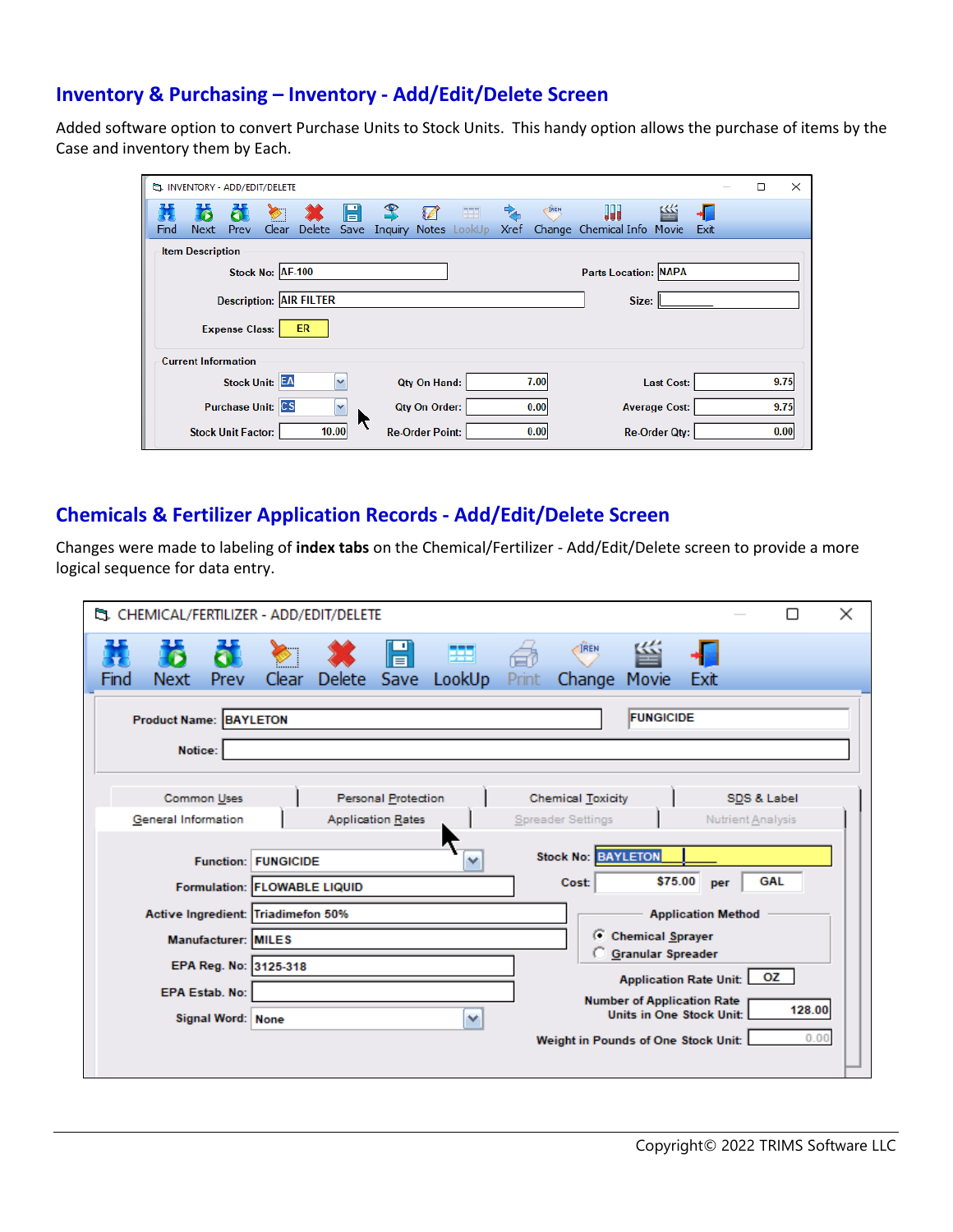## **Personnel & Labor Activity Records**

**Project/Labor Activity Summary Browse Table** - Modified table display to include Project/Activity Descriptions and eliminate left zeros from Project/Activity Code column. (TEE-002 now shows TEE-2)

|       | <b>EL PROJECT/LABOR ACTIVITY SUMMARY</b> |      |                                    |      |                    |      |                              |        |              |                 |                   |        | п.      | $\times$ |
|-------|------------------------------------------|------|------------------------------------|------|--------------------|------|------------------------------|--------|--------------|-----------------|-------------------|--------|---------|----------|
|       | E E                                      |      |                                    |      |                    |      |                              |        |              |                 |                   |        |         |          |
| Clear | <b>New</b>                               | Edit | <b>Delete</b>                      | Sort | <b>PgUp</b>        | PaDn | Exit                         |        |              |                 |                   |        |         |          |
|       | Sorted Descending by Date                |      |                                    |      |                    |      |                              |        |              |                 |                   |        |         |          |
|       | Project/Act.<br><b>Date</b>              |      |                                    |      | <b>Description</b> |      |                              |        | <b>Hours</b> | <b>Avg Rate</b> | <b>Labor Cost</b> |        |         |          |
|       | 2/8/2019                                 |      | TEE-2                              |      |                    |      | <b>TEES-WEED CONTROL</b>     |        |              | 0               | 7.00              | \$6.50 | \$45.50 |          |
|       | 2/8/2019                                 |      | TEE-1                              |      |                    |      | <b>TEES-TRIPLEX MOWING</b>   |        |              | 0               | 3.00              | \$6.80 | \$20.40 |          |
|       | 2/8/2019                                 |      | $MIS-4$                            |      |                    |      | MISCELLANEOUS-DRAINAGE       |        |              | 0               | 4.00              | \$6.80 | \$27.20 |          |
|       | 2/8/2019<br>$MIS-3$                      |      | <b>MISCELLANEOUS-TENNIS COURTS</b> |      |                    | 0    | 8.00                         | \$6.80 | \$54.40      |                 |                   |        |         |          |
|       | 2/8/2019<br>$MIS-2$                      |      | MISCELLANEOUS-PADDLE COURT MAINT.  |      |                    | 0    | 8.00                         | \$6.80 | \$54.40      |                 |                   |        |         |          |
|       | 2/8/2019                                 |      | FAR-4                              |      |                    |      | <b>FAIRWAYS-WEED CONTROL</b> |        |              | 0               | 2.00              | \$6.80 | \$13.60 |          |

**Consolidated Project/Labor Activity Report -** Set Regular, Overtime and Doubletime as reporting default values. Rearranged screen for more logical workflow.

| LA CONSOLIDATED PROJECT/LABOR ACTIVITY                                                                    |                                                                                                                                                                     |                           |                         |                              |                                                                                                                |  | □            | $\times$ |  |  |  |  |
|-----------------------------------------------------------------------------------------------------------|---------------------------------------------------------------------------------------------------------------------------------------------------------------------|---------------------------|-------------------------|------------------------------|----------------------------------------------------------------------------------------------------------------|--|--------------|----------|--|--|--|--|
| ã<br>$\overline{\mathbf{H}}$<br>Print Calendar<br>Clear                                                   | Exit                                                                                                                                                                |                           |                         |                              |                                                                                                                |  |              |          |  |  |  |  |
|                                                                                                           |                                                                                                                                                                     |                           | <b>Reporting Period</b> |                              |                                                                                                                |  |              |          |  |  |  |  |
| <b>Labor Hours for Period:</b>                                                                            |                                                                                                                                                                     |                           | 3/16/2022               | thru                         | 3/31/2022                                                                                                      |  |              |          |  |  |  |  |
|                                                                                                           |                                                                                                                                                                     |                           | <b>Report Format</b>    |                              |                                                                                                                |  |              |          |  |  |  |  |
| C Include Pay Period Activity Detail<br>C Include Activity Summary Totals<br><b>C</b> Include Totals Only |                                                                                                                                                                     |                           |                         |                              |                                                                                                                |  |              |          |  |  |  |  |
|                                                                                                           | Hours and Wages to Report                                                                                                                                           |                           |                         |                              |                                                                                                                |  |              |          |  |  |  |  |
| $R$ Regular                                                                                               |                                                                                                                                                                     | $\triangleright$ Overtime |                         |                              | $\mathbf{\nabla}$ Doubletime                                                                                   |  |              |          |  |  |  |  |
|                                                                                                           | <b>Project Selection</b>                                                                                                                                            |                           |                         |                              | <b>Department Selection</b>                                                                                    |  |              |          |  |  |  |  |
| <b>EX Specific Projects</b>                                                                               |                                                                                                                                                                     |                           |                         | <b>区 Specific Department</b> |                                                                                                                |  |              |          |  |  |  |  |
| <b>BUN</b><br><b>CAR</b><br><b>CLU</b><br><b>FAR</b><br><b>GRN</b><br><b>IRR</b><br><b>JDS</b><br>1,110   | <b>BUNKERS</b><br><b>GOLF CARTS</b><br><b>CLUBHOUSE GROUND!</b><br><b>FAIRWAYS</b><br><b>GREENS</b><br><b>IRRIGATION SYSTEM</b><br><b>JOHN DEER</b><br>LUDDICA TIAN | $\equiv$                  |                         |                              | <b>020 CLUBHOUSE GROUNDS</b><br>010 GOLF COURSE GROUNDS<br>020 CLUBHOUSE GROUNDS<br>030 TENNIS & SWIMMING POOL |  | $\checkmark$ |          |  |  |  |  |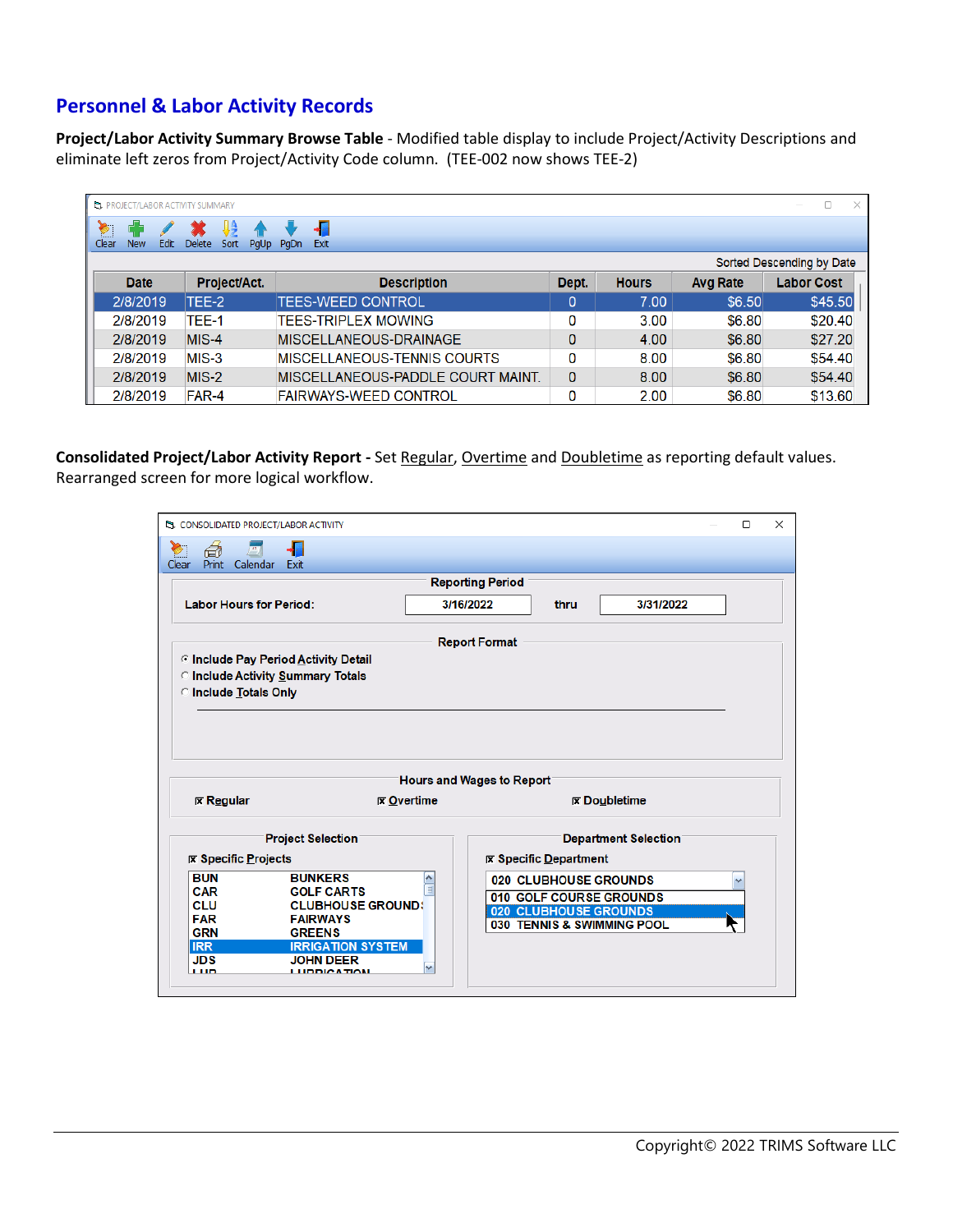**White Board Upload** - White Board Upload now uploads three different scrolling options (Employee, Activity or Work Crew) with variable scroll speeds and Employee photo option. Two additional non-scrolling options are also available. These options are configured in **System Utilities – Registration & Configuration**.

|       | <b>EL WHITE BOARD EDIT</b>          |  |  |             |                             |      |  |                      |                                                            |  |                          |
|-------|-------------------------------------|--|--|-------------|-----------------------------|------|--|----------------------|------------------------------------------------------------|--|--------------------------|
| Clear | New 1                               |  |  | $\mathbb H$ | Edit Delete Save Upload     | Sort |  |                      | $\left  \bm{u}_j \right $<br>PgUp PgDn Calendar Notes Exit |  |                          |
|       |                                     |  |  |             |                             |      |  |                      |                                                            |  |                          |
| ×     | <b>Activity Description</b><br>Date |  |  |             |                             |      |  | <b>Employee Name</b> |                                                            |  |                          |
|       | 3/16/2022                           |  |  |             | <b>FAIRWAYS-FERTILIZING</b> |      |  |                      |                                                            |  | <b>FORENGI, GIOVANNI</b> |
|       | 3/16/2022                           |  |  |             | <b>FAIRWAYS-FERTILIZING</b> |      |  |                      |                                                            |  | <b>KLINGON, BERT</b>     |
|       | 3/16/2022                           |  |  |             | <b>FAIRWAYS-FERTILIZING</b> |      |  |                      |                                                            |  | LA FORGE, GEORDI J       |
|       | 3/16/2022                           |  |  |             | <b>FAIRWAYS-FERTILIZING</b> |      |  |                      |                                                            |  | <b>MC COY, LEONARD</b>   |

#### **Program Selection Menu**

The TRIMS Menu Help section contains a link to the **TRIMS Tech Support Blog**. Here you will find answers to the most frequent questions relating to TRIMS Grounds Management Software® installation, notification of current updates as well as tips and tricks on how to get the most out of your system. If you have suggestions and ideas for future updates, please let us know by email to Support@TRIMS.com and we will discuss them here.

| 単<br>TRIMS Grounds Management Software: TRIMS 1000 |                                 |               |                             |  |  |  |  |  |
|----------------------------------------------------|---------------------------------|---------------|-----------------------------|--|--|--|--|--|
| Procedures<br>Tools<br>File                        | Documentation                   | <b>Help</b>   | Calendar<br>Desktop         |  |  |  |  |  |
| Week<br>Day                                        | Month                           | $\bullet$     | Help Movies on the Internet |  |  |  |  |  |
| $(\rightarrow)$<br>$(\Leftrightarrow)$<br>Monday   | February - April 202<br>Tuesday | $\pm\pm$<br>⋕ | Visit TRIMS on the Internet |  |  |  |  |  |
| Feb 28                                             | Mar 1                           |               | TRIMS Tech Support Blog     |  |  |  |  |  |
| $\frac{3}{6}$<br>$2/28 -$                          |                                 |               | About                       |  |  |  |  |  |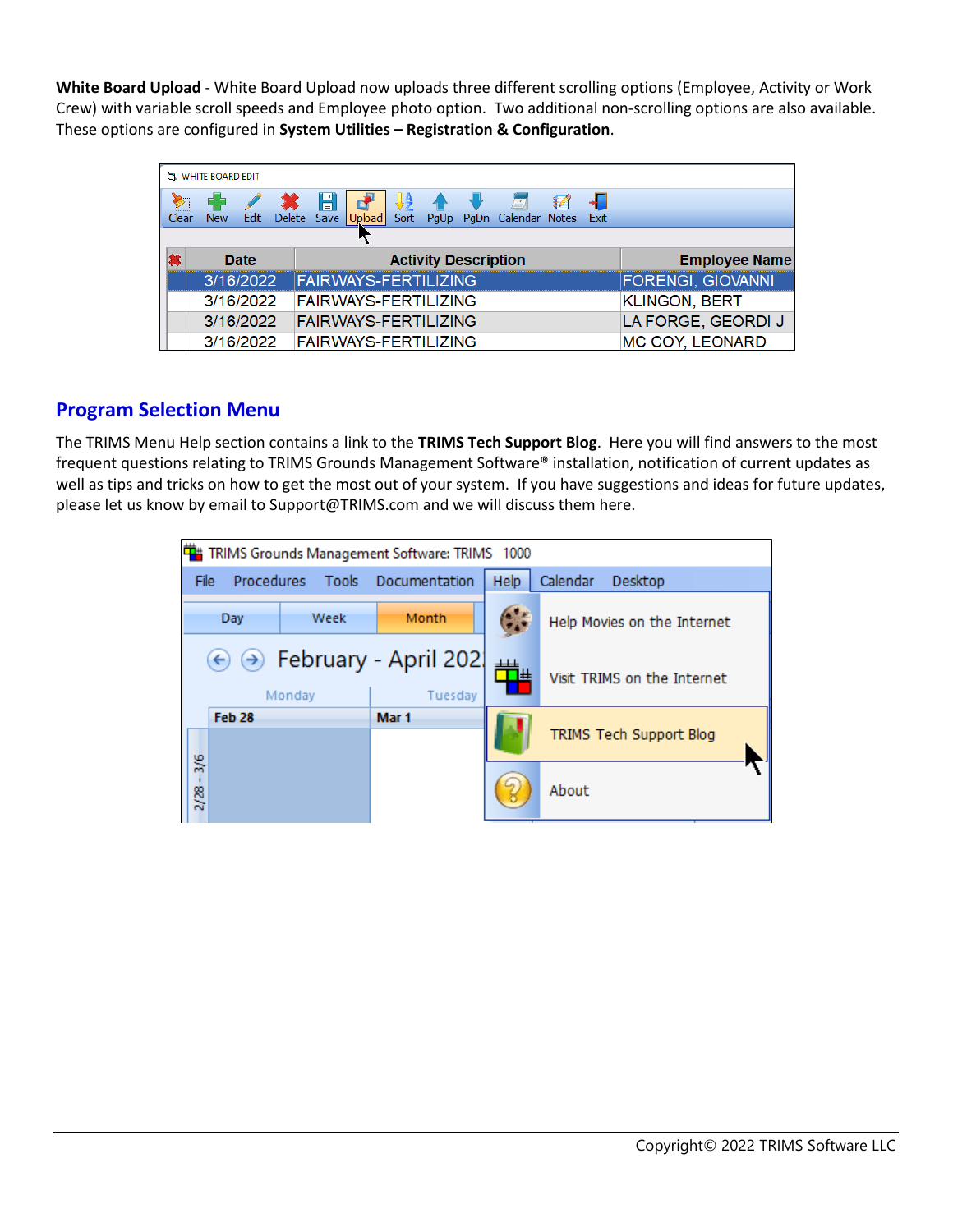## **System Utilities**

**Software Registration & Configuration Cloud Server Options -** New options have been added to improve performance of TRIMS Cloud Server functions. You may now specify Sort Sequence of Inventory and Equipment Lists, exclude selected Inventory Classifications and Equipment Groups and control White Board Scroll Speed with option to display or exclude Employee Photos.

| Sequence Control                                                                                                                                                                                              | Software Options                                                                                           |                                                                                                                      | <b>Workstation Options</b>                                                                                                                                                                                                                                | <b>Emergency Hospital</b> |                                                                                               |                                                                                                                               | Cloud Server Options.           |
|---------------------------------------------------------------------------------------------------------------------------------------------------------------------------------------------------------------|------------------------------------------------------------------------------------------------------------|----------------------------------------------------------------------------------------------------------------------|-----------------------------------------------------------------------------------------------------------------------------------------------------------------------------------------------------------------------------------------------------------|---------------------------|-----------------------------------------------------------------------------------------------|-------------------------------------------------------------------------------------------------------------------------------|---------------------------------|
| <b>Inventory Sort Sequence</b><br>Stock Number<br><b>Description/Size</b><br>C Class/Stock Number<br><b>Whiteboard Options</b><br><b>White Board Scroll Speed</b><br>Slow $\leq$<br>☑ Display Employee Photos | <b>Equipment Sort Sequence</b><br>C Equip ID<br>Mame/Model<br>Group/Type/Equip ID<br>$\triangleright$ Fast | ▣<br>$***$<br>$\n  ER\n$<br><b>FER</b><br>D<br><b>FUN</b><br>HER<br>$\frac{Q}{Q}$ IRR<br>PES<br>$\boxed{\nabla}$ PET | <b>Exclude Inventory Classifications</b><br><b>UNCLASSIFIED ITEMS</b><br><b>EQUIPMENT REPAIRS</b><br><b>FERTILIZERS &amp; NUTRIENTS</b><br><b>FUNGICIDES</b><br><b>HERBICIDES</b><br><b>SYSTEM PARTS</b><br><b>PESTICIDES</b><br><b>EQUIPMENT REPAIRS</b> |                           | ⊡<br><b>GRNDS</b><br>☑<br><b>IRRIG</b><br>⊡<br><b>JPK</b><br><b>MACH</b><br>⊡<br><b>VEHIC</b> | <b>GROUNDS AREAS</b><br><b>IRRIGATION EQUIPMENT</b><br><b>JOHNSON PARK</b><br><b>MACHINERY</b><br><b>VEHICLES/CARS/TRUCKS</b> | <b>Exclude Equipment Groups</b> |

**Data File Import Function -** A new Data File Import function has been added to the TRIMS System Utilities. This function will allow a TRIMS Support Technician to work with you to convert data from delimited text files into TRIMS Data Files. This powerful function is password protected to prevent accidental corruption to your existing data.

|      | SYSTEM UTILITIES                                                |                                                                                                                    | $\mathsf{X}$<br>$\Box$<br>$\overline{\phantom{m}}$ |
|------|-----------------------------------------------------------------|--------------------------------------------------------------------------------------------------------------------|----------------------------------------------------|
| File |                                                                 |                                                                                                                    |                                                    |
|      | <b>Software Registration &amp;</b><br>♔<br><b>Configuration</b> | $\begin{bmatrix} \hline \ \hline \ \hline \ \hline \ \hline \ \hline \end{bmatrix}$<br><b>Configuration Editor</b> | <b>BY</b><br><b>Erase Data Files</b>               |
|      | $\Rightarrow$<br><b>Passwords &amp; Access Privileges</b>       | M<br><b>Examine Data Files</b>                                                                                     | 身<br>File Backup & Restore                         |
|      | <b>File Rebuild &amp; Compaction</b><br>Ħ                       | Data File Import<br>#<br>K                                                                                         | <b>Custom Report Writer</b><br>Æ,                  |